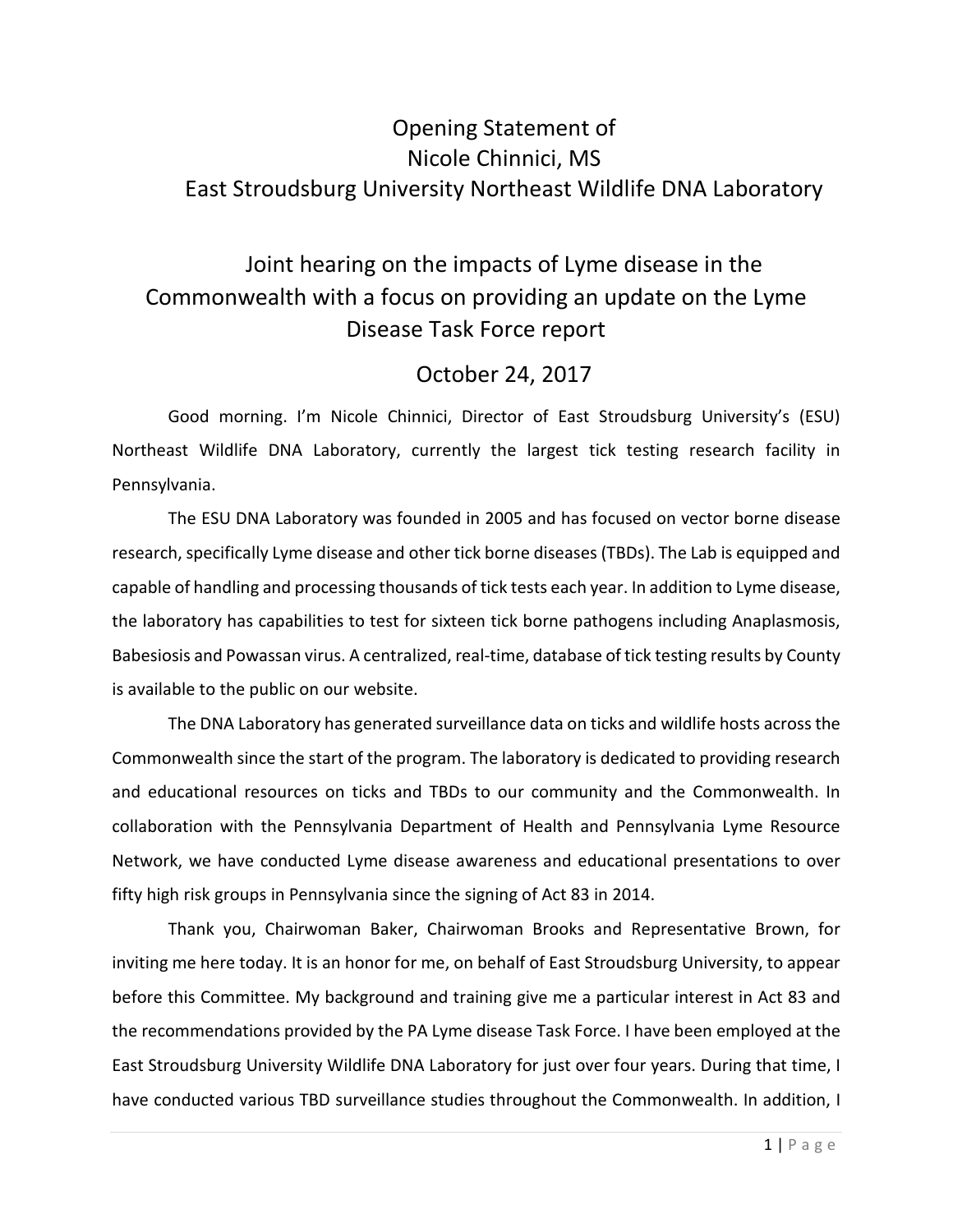have focused efforts on providing and optimizing tick testing diagnostic services to detect exposure and risk to pathogens following a tick bite.

Through educational workshops delivered across the Commonwealth, I have had the opportunity to interact with thousands of residents -- many of whom are concerned about participating in "outdoor activities" that were once enjoyable hobbies (hiking, hunting, fishing, farming, gardening, go outside, etc.) and now are considered "risky activities" due to the potential exposure to ticks.

I have witnessed the fear in the eyes of mothers, fathers, grandparents and children as they hear the number of diagnosed cases each year and the complications in successfully diagnosing and treating Lyme disease.

Lyme disease, the most common infectious disease in the United States, is a rapidly growing public health concern that needs immediate attention. The topic you are addressing today is more important for residents of the Commonwealth than any other state. Since 2011, Pennsylvania has been the leading state for the number of Lyme disease cases per year nationwide.

The appointed Lyme disease Task Force members developed fourteen recommendations in three important areas: surveillance, prevention, and education/awareness. To date, only two recommendations have been funded and implemented: PA Department of Health website update and the funding of educational awareness initiatives. A reduction in Lyme disease cases in PA will require a multifaceted approach using tick management, surveillance, and Lyme disease prevention and education.

Upon review of Act 83, and based on my expertise and extensive observations across Pennsylvania, the following four recommendations will have the greatest impact on slowing and reducing the number of Lyme disease cases in Pennsylvania per year.

- 1) Surveillance Recommendation 2 and 8 Statewide Environmental Survey and Surveillance Data Website
- 2) Education and Awareness Recommendation  $2 -$  Health Care Provider Prevention Education
- 3) Prevention Recommendation  $1$  Protocol and Funding Strategy for Schools in High Risk Areas
- 4) Prevention Recommendation 2 Park Staff Protocol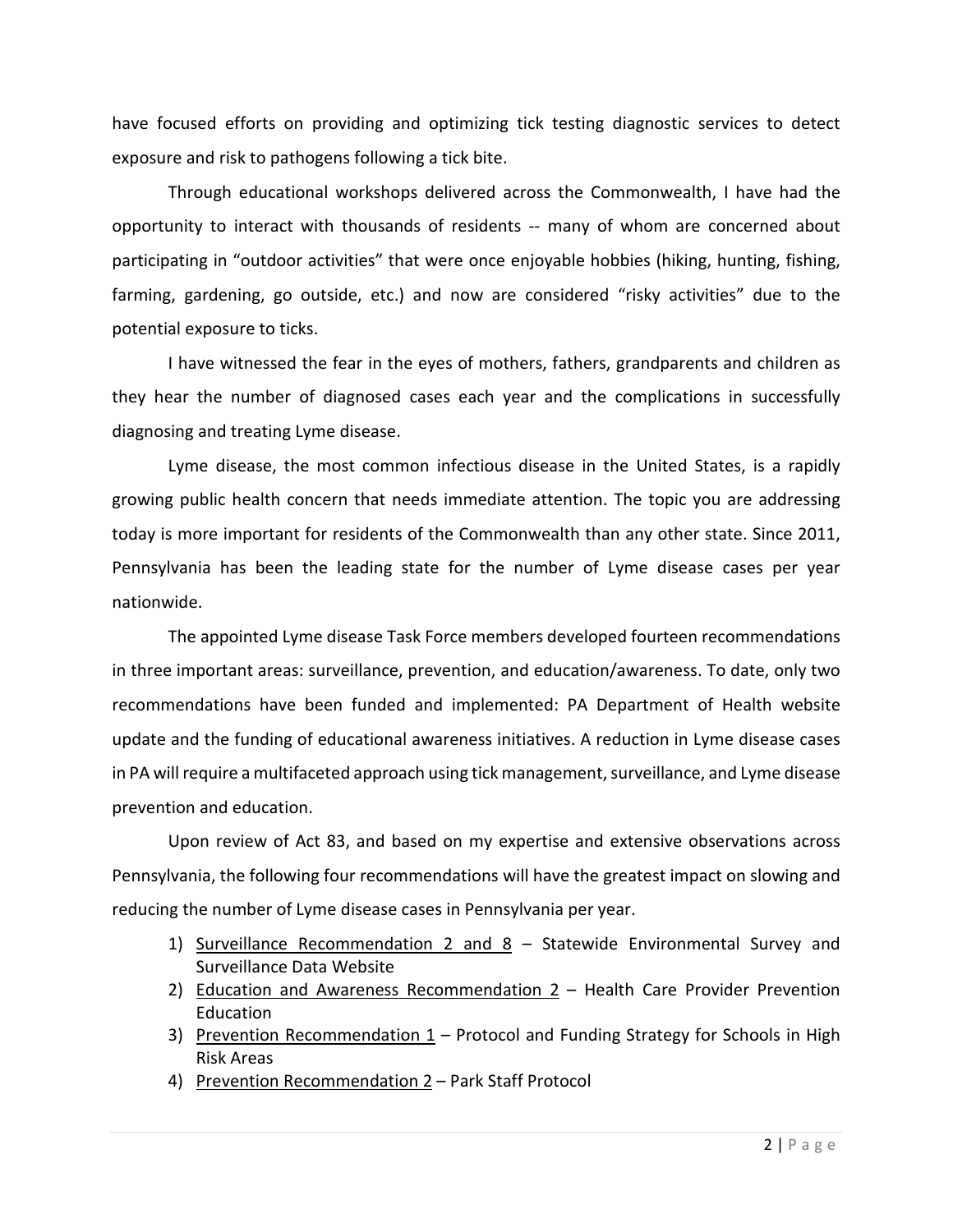These recommendations also provide a biological approach to identifying the risk of exposure through surveillance, educating health care providers, and developing prevention protocols that address community concerns.

The impact of Lyme disease in the Commonwealth hasincreased significantly since Act 83 was signed in 2014. The number of confirmed cases in the Commonwealth in 2014 totaled 7,487. Since 20[1](#page-2-0)4, the number of confirmed cases increased to 9,048 in 2015 and 11,443 in 2016.<sup>1</sup> A study conducted by the Centers for Disease Control (CDC) evaluated the number of positive Lyme disease test results reported in 2008 by commercial laboratories compared to the number of reported cases to the CDC. Findings of the study showed there was a (10 fold) difference of reported cases to actual Lyme positive laboratory results.<sup>[2](#page-2-1)</sup> This difference in under reported cases would conclude that Pennsylvania had approximately 70,487 cases in 2014 and 114,443 cases in 2016 illustrating a 61.6 percent increase of Lyme disease cases in three years. Pennsylvania is the leading state for the number of confirmed Lyme disease cases per year and contributes to a portion of approximately 38 percent of the total number of cases reported yearly in the United States.

*1) Act 83 surveillance recommendation #2 and #8: Statewide Environmental Survey and Surveillance Data Website.*

State funding to subsidize tick testing costs for the residents of the Commonwealth would provide the critical data necessary for a statewide surveillance survey on tick species, tick ecology and prevalence of TBDs. In addition, the tick test results would identify the exposure and risk of transmission of Lyme disease to patients. A positive test result defines exposure and the engorgement of the tick determines the risk of transmission. Physicians can utilize results to determine treatment for their patients within 72 hours of exposure, rather than risking severe complications by waiting weeks for less-accurate serological test results.

State funding for subsidized tick testing has been implemented by other states such as Massachusetts and Connecticut. Efforts by these states has led to slowing the increase of Lyme

<span id="page-2-0"></span> <sup>1</sup> CDC – Cases by State – Lyme disease. (2016) Retrieved October 17, 2017, from

<span id="page-2-1"></span>https://www.cdc.gov/lyme/stats/tables.html.<br><sup>2</sup> Hinckley, A.F., N. P. Connelly, J.I. Meek, B. J. Johnson, M. M. Kiperman, K. A. Feldman, J. L. White and P. S. Mead. 2014. Lyme Disease Testing by Large Commercial Laboratories in the United States. *Clinical Infectious Diseases*  59(5): 676-81.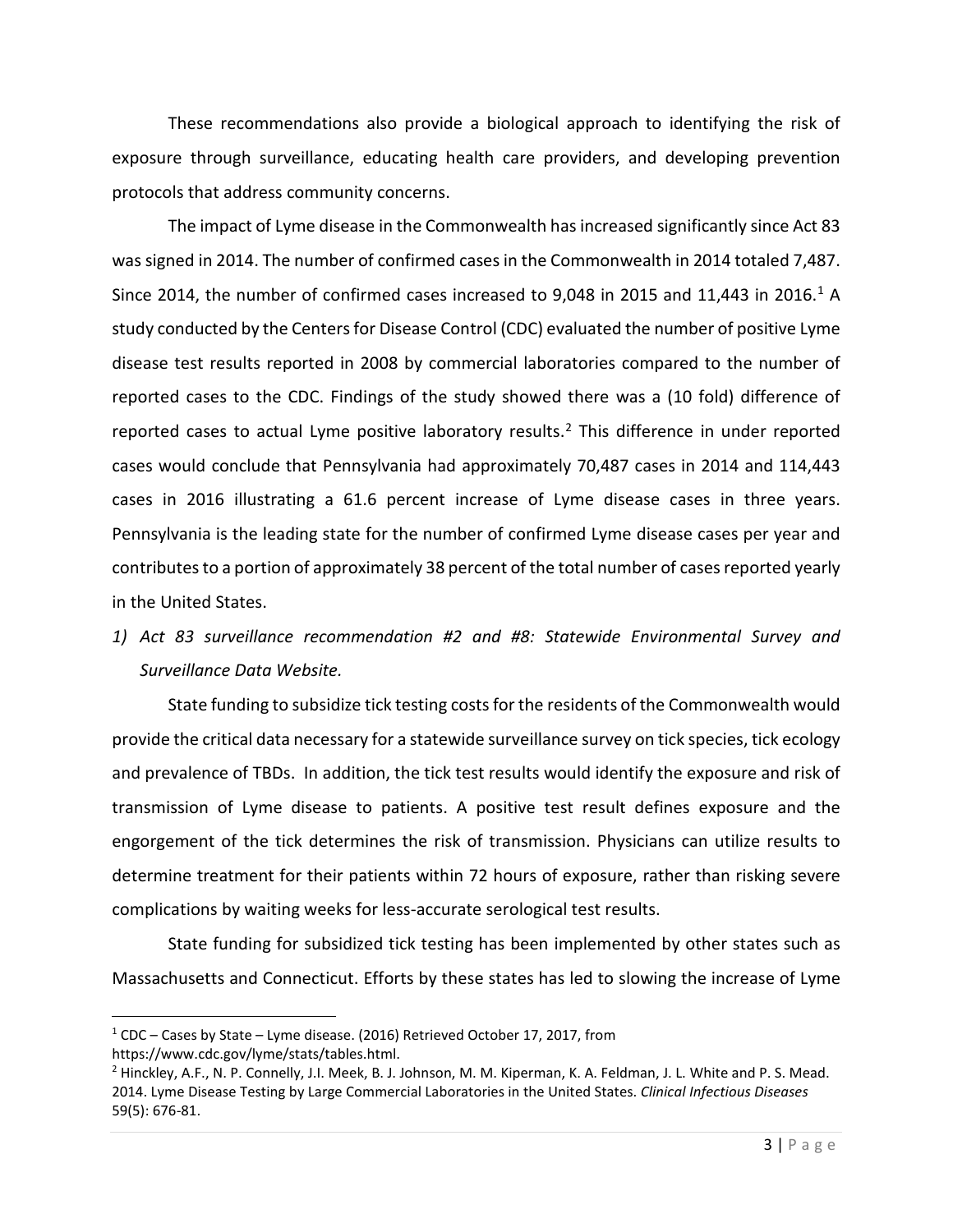disease cases per year.<sup>1,[3](#page-3-0)</sup> Data generated allows for these state agencies to track the changes in Lyme disease prevalence and tick densities in real-time.

#### *2) Education and Awareness Recommendation 2 – Health Care Provider Prevention Education*

Education and awareness have been shown to be effective in slowing and reducing the number of Lyme disease cases.<sup>[4](#page-3-1)</sup> Patients rely heavily on the expertise of their medical providers and physicians for accurate diagnosis and treatment of illnesses. The list of TBDs is expanding rapidly and human diagnostic tests are not available for all TBDs found within the Commonwealth. Furthermore, Lyme disease and co-infections are becoming more common making it very challenging for clinicians to diagnose and treat their patients. More importantly, there are no laboratory diagnostic tools that can confirm or exclude the diagnosis of Lyme disease. [5](#page-3-2) This may lead to the dismissal of patients from their physicians without the proper treatment. If left untreated, Lyme disease can result in carditis, encephalitis and arthritis. In addition, patients may develop Post-Treatment Lyme disease Syndrome (PTLDS) which currently has no approved treatment.<sup>6</sup>

Implementing physician education and continuing education requirements on tick borne diseases will assist medical providers in identifying symptoms, diagnosing, treating and reporting TBDs. Furthermore, this training will enable medical providers to educate their patients and increase public awareness.

#### *3) Prevention Recommendation 1 – Protocol and Funding Strategy for Schools in High Risk Areas*

Reported cases of Lyme disease are most common in children ages 5-9 and especially boys.[7](#page-3-4) Lyme disease complications are difficult to treat and may become chronic and debilitating. Developing and implementing education and prevention protocols for schools located in highrisk areas is necessary. A study evaluating the effectiveness of educational interventions to

https://www.cdc.gov/lyme/postlds/index.html

<span id="page-3-0"></span><sup>&</sup>lt;sup>3</sup> Stafford, K.S. Tick Management Handbook. The Connecticut Agricultural Experimentation Station, 2007.

<span id="page-3-1"></span><sup>4</sup> Clark. R.P., and L. T. Hu. 2008. Prevention of Lyme disease (and other tick borne infections). *Infectious Disease Clinical North America* 22(3): 381-94.

<span id="page-3-2"></span><sup>5</sup> Alessandro, M.D. A. Loy and E. Castagnoli. 2017. Management of Lyme disease in European Children: a Review for Practical Purpose. *Current Infectious Disease Reports* 19: 27.

<span id="page-3-3"></span><sup>6</sup> CDC – Post-Treatment Lyme disease Syndrome. (2017) Retrieved October 18, 2017, from

<span id="page-3-4"></span> $7$  CDC – Confirmed Lyme disease cases by age and sex – United States 2001-2015. (2016) Retrieved October 18, 2017, from https://www.cdc.gov/lyme/stats/graphs.html